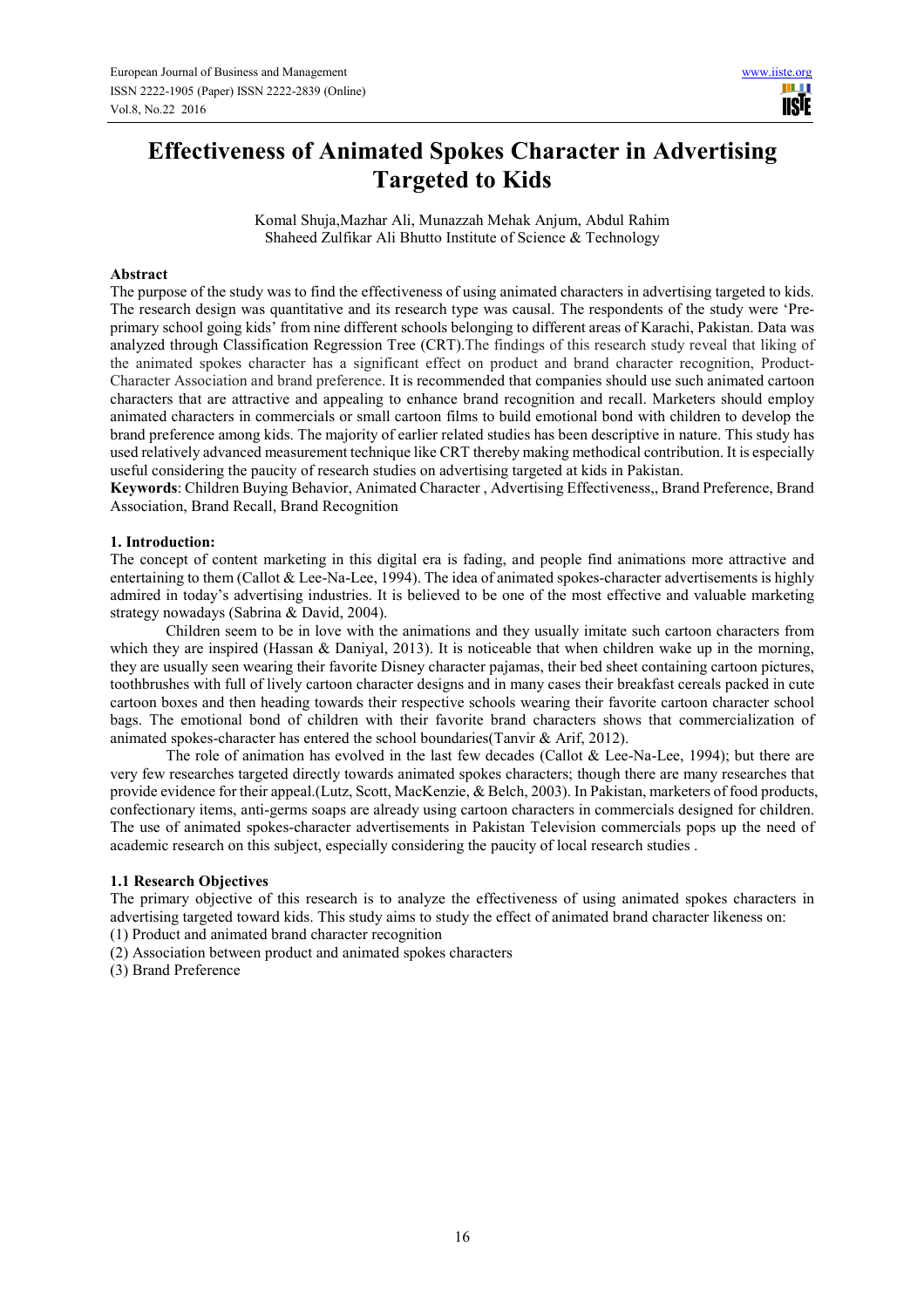

# **2. Literature Review**

#### **2.1 Animated Spokes Character**

Numerous companies are using innovative techniques to influence children in the form of creating unique spokes characters for their brands (Chiu, Lin, & Liu, 2009). The purpose of the animated spokes character is to speak up for the products or services that they are representing through providing visual demonstrations to consumers (Stout, 1990). A spokes character is defined as "a virtual and or living stuff that is created by companies for the accomplishment of their marketing objectives"(Phillips, 1996; Philips & Gyoerick, 1999). The word "spokescharacter" is an alternative term for the word "advertising character" (Callot & Lee-Na-Lee, 1994).

#### **2.2 Characteristics of Animated Spokes Characters**

The first characteristic of animated characters is their physical appearance. Advertisers prefer such spokescharacters in their advertisements which are pleasant, lovely, attractive by appearance and physically more appealing to the children (Hassan & Daniyal, 2013; Singer, 1983). . Children are usually attracted towards the colors, appearances, gestures/postures, logo and designs of these sparkling characters in the advertisements (Shah, Khan, & Habib, 2015).

The second characteristic is the element of humour. Adding humor refers to putting in 'silly behaviors', 'attractive voices', and 'unusual faces'. This significantly contributes to the spokes character 'likability factor' (Callcott & Phillips, 1996)..These humor techniques facilitate the consumers to keep in their mind the character for a long time (Chiu, Lin, & Liu, 2009). In addition to it, adding humor serves as a fun seeking element. Third characteristic is attention seeking element. This can be done by adding various features within the advertisements such as 'action & movement'; 'rapid pacing in the images', 'effective sound & attention grabbing music effects' (Calvert, 2008).

Fourth characteristic is the use of voice. The research shows that children are more attracted to 'audio' and 'sound systems' in the advertisements as compared to the images, because 'interesting sound effects' grab instant attention of children to television screen (Calvert, 2008) but it doesn't have major effects on encoding storage on the long term basis in the minds of children. (Schwartz, 2003).The effects of 'voice' in the advertisements shown on television have considerable effect on the learning; and it increases the motivational level in children's attitude and behavior (Baylor, Ryu, & Shen, 2003). Children feel more motivated when human voices in animated spokes-characters is used as compared to that of computer machines generated voices (Baylor, Ryu, & Shen, 2003).

Fifth characteristic is the connection between the distinctive product features and animated spokescharacter that the consumers are to be familiar with (Garretson Ja, 2004). These lovely animations form a direct link between the product features, its packaging and advertising in the minds of consumers (Phillips, 1996).These incredible brand characters are made and designed for brands by marketing companies to be served as professional experts in terms of explaining and demonstrating the products to children through advertisement (Garretson Ja, 2004). These lively cartoon characters win more confidence and respect (Callot & Lee-Na-Lee, 1994) from kids compared to other non-animated spokes-characters.

#### **2.3 Influence of Animated Spokes-characters towards children**

It is very obvious that children are the soul of their families; therefore, it is very difficult and challenging for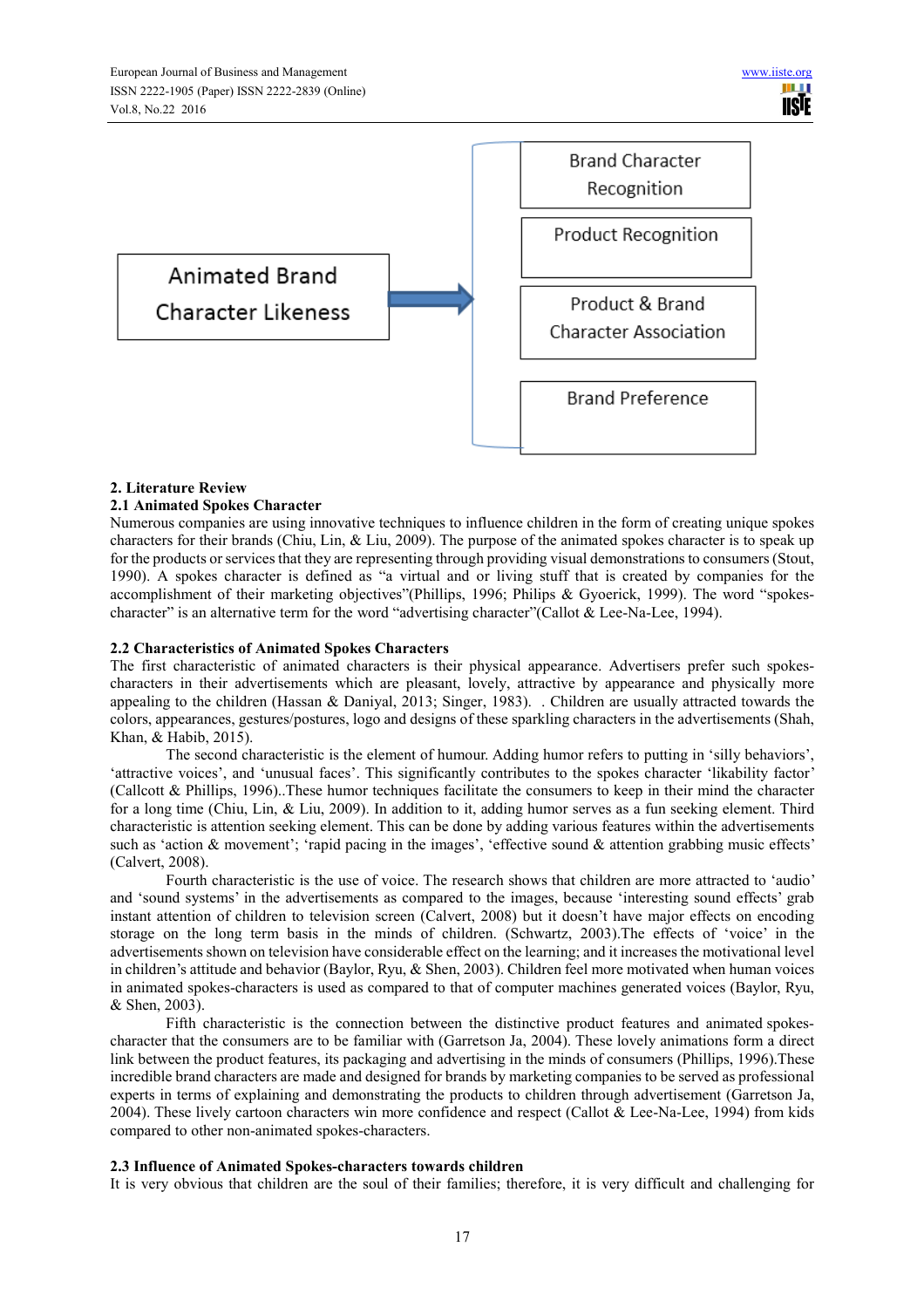parents to reject their children's preferences.The impact of cartoon characters extends to product packaging as well. The packaging content having printed cartoon character picture catches attention from children, thereby affecting their purchase behavior decision (Ulger, 2009). Animated spokes characters not only influence children's attitude, but also number of consumers besides kids (Chiu, Lin, & Liu, 2009).

## **2.4 Animated Character Liking**

A child's attitude toward product is moderated by his emotional evaluation of the brand character (Acuff & Reiher, 1997) and thus leads to purchase intentions (Callcott & Alvey; 1991 ; Callcott & Phillips; 1996). The consumers hold more optimistic views on the background and experiences of animated spokes-characters(Callcott & Alvey; 1991 ; Callcott & Phillips; 1996). The animated spokes-characters build trust in kids and ultimately to the products they represent (Wen-shin & T.H.S., 2011).

Many past studies, including Roberto Ca (2010), Neely Sm (2002), MC (1994); concluded that children's attention, product recognition and children's liking of products can be boosted by the presence of animated cartoon character in advertising. However, children purchase intention or product preference is not always dependent on liking and recognition of animated spokes characters present in product advertising (Roberto CA, 2010)

## **2.5 Product Recognition**

The use of dazzling cartoon characters is useful for increased product recognition as well as product liking among kids (Keillor, 2007). It is also reported that the children's liking of the animated spokes characters is significantly correlated with recognition of product (Fischer, Schwartz, Jr, Goldstein, & Rojas, 1991). During the childdevelopment stages, brand-characters play an important role in communicating the brand insights and instilling positive brand attitudes in the children(David Lawrance, 2003). Children start recognizing familiar spokes characters by the age of 2 or 3 years old (Acuff  $\&$  Reiher, 1997). Many children identify the products in stores and can request for purchase at approximately the same age group (McGinnis, Gootman, & Kraak, 2006).

H1: Likeness of animated character significantly affects the animated character recognition

H2: Likeness of animated character significantly affects the product recognition

## **2.6 Product-Brand Character Association**

Young children have limited reading skills, but animated spokes-characters serve as a marketing strategy in storing visual brand in their minds. Prior research shows a strong link between brand character and product recognition in the minds of children (Mizerki, 1995). As the age of the child increases, recognition of brand character increases simultaneously. This increased level of recognition in child towards any particular brand is therefore associated with the age factor positively (Mizerki, 1995).

One challenge faced by companies in the use of animated characters is ensuring the correct and acceptable association between the character and the brand. It is necessary to match the appropriate brand character with the correct product in the advertisements (Huang, Hsieh & Chen, 2011). When the characteristic of 'animated spokes character' is highly associated with the product features, customers easily remember product features (Garretson and Burton, 2005; Mizerki, 1995). Bahn (1986), involving 4-5 years old children, found that children assumed that the cereals having cartoon characters were sweet and meant for them, whereas; the cereals without cartoon characters, were perceived to be the adult's cereals, healthy and not-so sweet. In a study by Fischer, Schwartz, Jr, Goldstein, & Rojas (1991), 3-6 years old kids were able to recognize varieties of brand symbols/logos and pair the brand logos to respective products. Therefore, it is hypothesized that:

H3: Likeness of animated character significantly affects the product-animated brand character association

#### **2.7 Brand Preference**

Children lack the ability to comprehend the persuasive intent behind commercial advertisement (Wilcox, Kunkel, Cantor, Dowrick, Linn, & Palmer, 2004). Conveying information through cartoon is better than any other mean of information (Garretson JA, 2005). It is obvious that children are fond of the cartoon characters and they can spend maximum time in watching them; Credibility of the cartoon characters among kids is likely to extend to products (Baker & Churchill, 1977; Callcott & Phillips, 1996), which can affect their priorities in buying products (Hassan & Daniyal, 2013; Neley & Schumann, 2004)

The animated spokes character advertisements promote favorable appraisal on the attitudes and purchase intention of targeted kids (Heiser, Sierra, & Torres, 2008). Findings of Lapierre, Vaala and Linebarger (2010) concluded that children highly liked the taste of the products with animated cartoon characters, compared with the same products without characters. Therefore, we may assume:

H4: Likeness of animated character significantly affects the brand preference

# **3. Methodology**

The research design was quantitative approach and its research type was causal. The respondents of the study were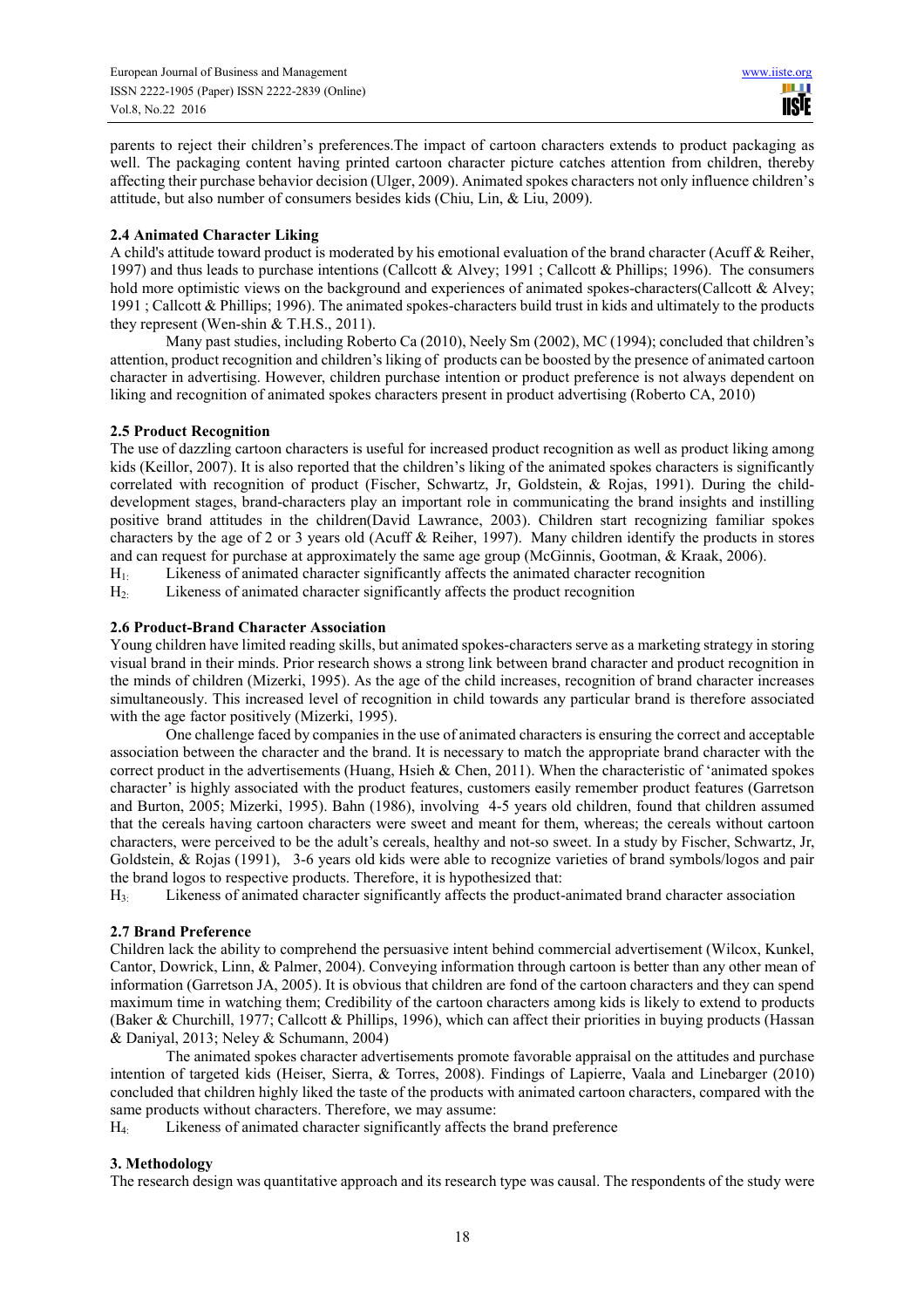HH I **IISTE** 

'Pre-primary school going kids' from nine different schools from different areas in Karachi.Following conditions were considered when selecting the sample:

- Children age group between 4 to 6 years old.
- Children who view television regularly.
- Children's acceptance to participate.

#### **3.1 Research Instrument & Data Collection**

A graphical questionnaire was constructed with dichotomous questions which included pictures of different brand characters that are shown on the television screen regularly. The questionnaire is adapted from the study of Sabrina & David (2004). All these brands under study used animated characters to promote their products. Questionnaire consisted of graphical pictures of eight known Pakistani brand characters and their respective products . Dichotomous scale for each variable was used in our questionnaire. Variables were measured by a 2 point scale where 1 stands for 'YES' and 0 stands for 'NO'. As our target population were children aging between 4 to 6 years old, so it was difficult to measure their responses through the likert scale..

Primary data for the study was collected from 330 pre-primary students of nine different schools belonging to different areas of Karachi. Pilot testing was done with 30 students. The survey was conducted by calling out students one-by-one. The questionnaire was shown to them on laptop screen to retain image quality. Students were questioned separately to avoid the possible impact of kids on each other.

#### **Data Analysis**

There were 8 existing Pakistani brands analyzed for each variable. While computing responses, the results of each variable were summed up on the scale of 0-8, if the sum is greater than 5, the response was considered as positive and coded as "1", if the sum was less than 5, the response was considered as negative and coded as "0".For instance; if a student successfully recalled 5 brands out of 8, it would be recorded as successful recall. Likewise, if a kid was able to correctly match brand character with product 5 or more times, it would be recorded as correct association. For testing brand preference, brand character was manipulated while other features of products were controlled. The kids were shown pictures of products with respective cartoon characters (brand characters) pictures against same products without cartoon pictures. Children were asked to choose one of the two products they would like to buy. If a kid preferred 5 or more products with brand character pictures over exactly same products, but without brand characters, it was considered as brand preference and was coded as 1 otherwise response was coded as 0 (brand with cartoon picture not preferred)

Hypotheses were checked in two stages. In the first stage, cross tab analysis were conducted to analyze the association between independent and dependent variables. All null hypothesis of no association between the variables were rejected because all the P values were less than .05(Refer tables I, II , III & IV). Therefore, in the second stage, Classification Regression Trees were analyzed to find the magnitude of animated character liking on brand recognition, product association and brand preference.

# **4.1 Animated Brand Character Recognition**

**CRT Model for Character Recognition:** 



**CRT Model of Character Recognition** explains that 286 i.e. 86.7% of sample size recognized the product and 44 kids i.e. 13.3% of the sample size did not recognize the product, the intervention of independent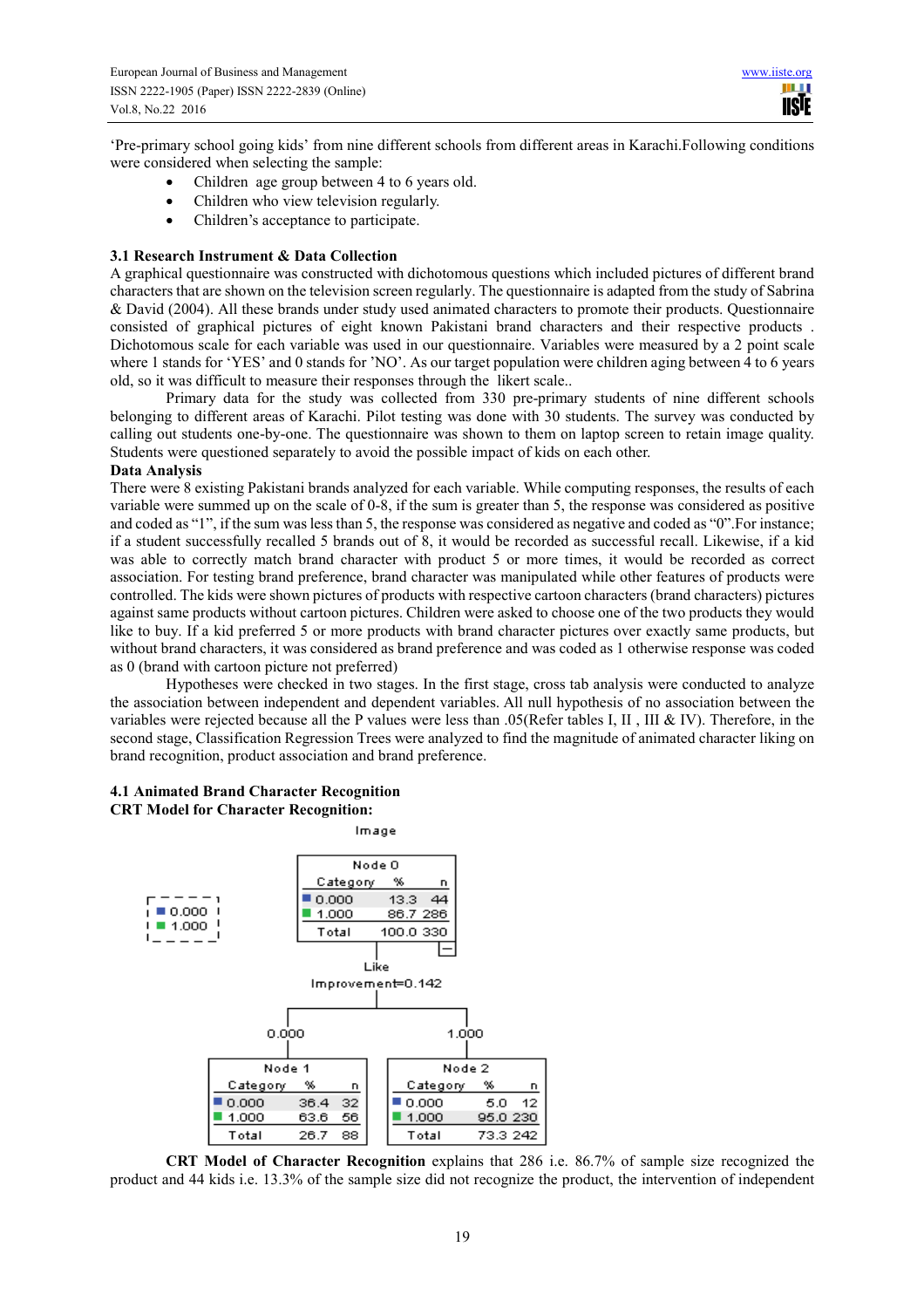European Journal of Business and Management www.iiste.org ISSN 2222-1905 (Paper) ISSN 2222-2839 (Online) Vol.8, No.22 2016

variable-likeness- brings improvement in the results by 14.2%, which splits the results in two categories: Dislike and Like. 32 kids who disliked the cartoon character could not recognize the brand character, 56 kids who disliked the brand character still recognized the animated cartoon character. Out of 242 kids who liked the character, only 12 kids did not recognize the product with animated characters, and 230 of those who liked the brand characters recognized the animated cartoon character. Based on the above test result, we fail to reject the hypothesis  $H_1$  for the given sample; hence we can conclude that likeness of animated brand character has a significant effect on character recognition.

## **4.2 Product Recognition CRT Model for Product Recognition:**



CRT Model of Product Recognition explains that 304 i.e. 92.1% of sample size identified the product and 26 kids i.e. 7.9% of the sample size did not identify the product. The intervention of independent variable-Animated Character Likeness -improved the results by 7.3%, which splits the results in two categories: Dislike and Like. Among kids, 16 kids who disliked the cartoon character did not identify the product; 72 kids who disliked the brand character, still identified product. Out of 242 kids who liked the character, only 10 kids could not identify the product while remaining 232 kids successfully recognized the product. Based on the test result, we fail to reject the hypothesis  $H_2$  for the given sample; hence we can conclude that likeness of animated brand character has a significant effect on product recognition.

#### **Brand Association**

#### **CRT Model for Product-Animated Brand Character Association:**

**B#Association** 



#### **4.3 Product-Animated Brand Character Association:**

CRT Model of Product-Character Association explains that 309 kids i.e. 93.3% of sample size associated product with the animated band character, while 22 kids could not associate the product with the brand character. The intervention of independent variable-Animated Character Likeness-improved the result by 17.5%, which split the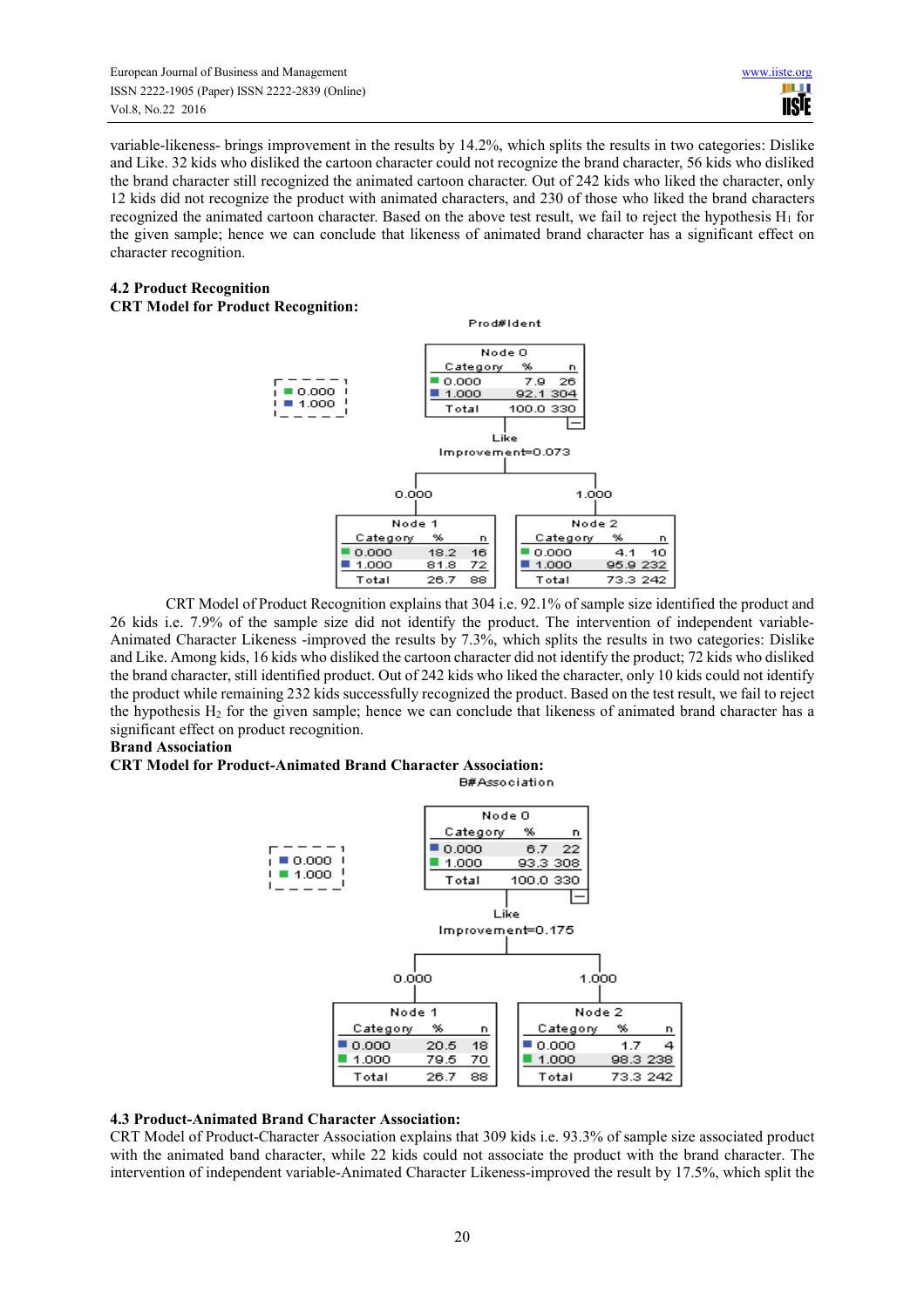results in two categories: Dislike and Like. 18 kids who disliked the cartoon character did not associate the character with the product,70 kids who disliked the character still associated the character with the product. Out of 242 kids who liked the brand characters, only 4 kids could not associate the product with the character and 238 of those who liked the brand character were able to associate the character with the product. Based on above tests we fail to reject the hypothesis  $H_3$  for the given sample, hence we can conclude that likeness of animated brand character has a significant effect on product-character association.

## **4.4 Brand Preference**

## **CRT Model for Brand Preference:**



CRT Model of brand Preference explains that 312 i.e. 94.5% of sample size preferred the product with animated cartoon character and only 18 kids i.e. 5.5% of the sample size did not prefer the product with the animated cartoon character, The intervention of independent variable - Animated Character Likeness -brought the improvement in the results by 18%, which split it in two categories: Dislike and Like. Only 15 kids, who disliked the cartoon character, did not prefer the product; 73 kids who disliked the character still preferred the product with the animated cartoon character. Out of 242 kids who liked the character only 3 kids did not prefer the product with animated character, while 239 of those who liked the brand character, preferred the product with the animated cartoon character. Based on above tests we fail to reject the hypothesis  $H_4$  for the given, hence we can conclude that likeness of animated brand character has a significant effect on product preference.

#### **Discussion and Conclusion**

The trend of using the sparkling cartoon characters in the advertisements is highly admired by viewers, these lively creatures are being adopted by an increasing number of companies to grab children's attention instantly (Garretson & Niedrich, 2004). Children have a big say in their families and parents find it much difficult to ignore their children's preferences.

The purpose of this study was to evaluate the effectiveness of animated cartoon characters in the advertisement. The findings of our research reveal that liking of the animated spokes character has a significant effect on product and brand character recognition. Our findings are supported by Sabrina & David, (2004); Ajay Jose, (2014),Mizerki, (1995) and Fischer, Schwartz, Jr, Goldstein, & Rojas, (1991). The kids who liked the animated brand characters recognized the product better as compared to those kids who didn't like the brand character. Several studies conducted in past like Mizerki (1995), Callot & Lee-Na-Lee (1994) showed that children find animations close to their hearts and these lovely cartoon characters leave strong mark in the minds of children, which increases with the age positively.

This study manifests that the likeness of brand character has a significant effect on brand preference of the kids; these results are consistent with the findings of researches conducted by Huang, Hsieh and Chen (2011) and Luo et. al (2006), which state that higher level of brand character liking significantly affects children's purchase decisions. However, our results are conflicting with Roberto (2010) who argued that children's product preference is not always dependent on likeness of animated spokes character .It is very much evident that children have the big 'say' in their families and it becomes hard for parents to reject their preference.

There were some surprising aspects in the results of our research study. A small portion of kids disliked brand characters, but still recognized and preferred brands without cartoon characters.There may be some other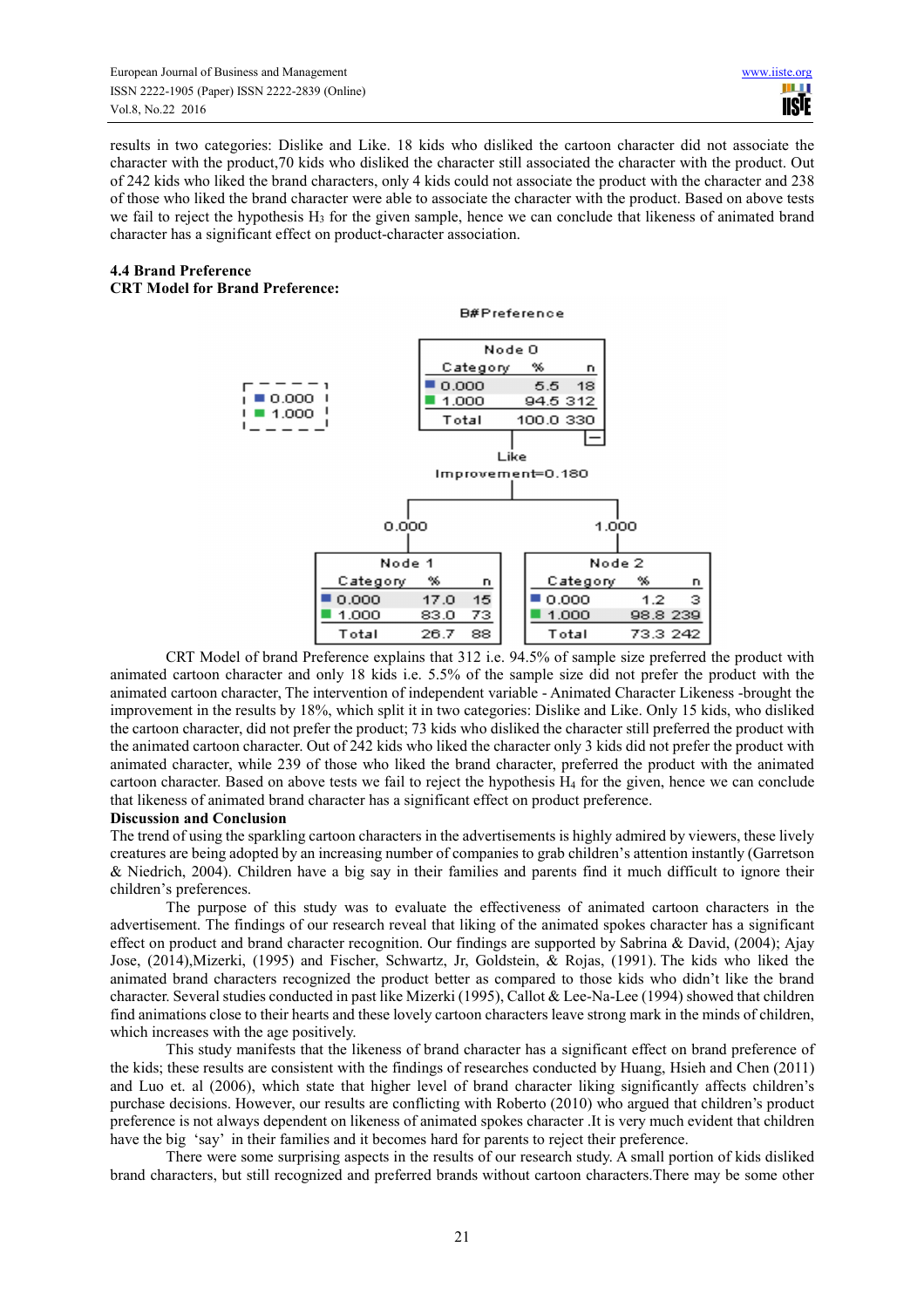factors responsible for brand recognition and brand preference other than liking of brand characters;which may be investigated in future studies.

#### **5.1 Managerial Implication**

Effectiveness of advertising is determined through the achievement of marketing objectives (Ali, 2016). Marketers of products having kids as their primary target market ought to employ animated characters in commercials to achieve marketing objectives such as brand liking, brand recognition and brand preference. It is recommended that companies should use such animated cartoon characters that are attractive and appealing towards children's segment. It helps in brand recognition and recall. Markers should opt for animated commercials or small cartoon films to build emotional bond between children and animated cartoon characters to develop the brand preference among kids.

#### **5.2 Areas for further study**

This study focused only on limited variables that are likeness of animated character, brand recognition, product association and brand preferences. However, there are many variables that can be part of future researches such as purchase intention, product choice, attitude towards brand characters and kids buying behavior.

#### **References**

Acuff, D., & Reiher, R. (1997). *What Kids Buy And Why: The Psychology Of Marketing To Kids.* Ny: Free Press. Ajay Jose. (2014, March). Effectiveness Of Cartoon Character's In Creating Brand Preferences Among Kids. *Jornal Of Economic Development, It, Finance And Marketing* , 61-76.

- Ali, M. (2016). EVALUATING ADVERTISING EFFECTIVENESS OF CREATIVE TELEVISION ADVERTISEMENTS FOR HIGH INVOLVEMENT PRODUCTS. *Pakistan Business Review*, *17*(4).
- Bahn, K. D. (1986). How And When Do Brand Perceptions And Prefernces First Form? A Cognitive Developmental Investigation. *Journal Of Consumer Research* , 382-393.
- Baker, M. J., & Churchill, G. A. (1977). The Impact Of Physically Attractive Models On Advertising Evaluations. *Journal Of Marketing Research , 14* (4), 538-555.
- Baylor, A., Ryu, J., & Shen, E. (2003). The Effects Of Padagogical Agent Voice And Animation On Learning, Motivation And Perceived Persona. *Proceedings Of World Conference On Educational Multimedia, Hypermedia And Telecommunications* , 452-458.
- Burton, S. (2005). The Role Of Spokescharacters As Advertisement And Package Cues In Integrated Marketing Communications. *Journal Of Marketing , 69*, 118-132.
- Callcot, M., & Lee, W.-N. (1995). Establishing The Spokes-Character In Academic Inquiry: Historical Overview And Framework For Definition. *Advances In Consumer Research* , 144-151.
- Callcott, M., & Alvey, P. (1991). Toons Sell . . . And Sometimes They Don't: An Advertising Spokes-Character Typology And Exploratory Study. *Proc. Conf. Am. Acad. Advertising* , 43-52.
- Callcott, M., & Phillips, B. (1996). Elbes Make Good Cookies: Creating Likable Spokes-Character Advertising.Elves Make Good. *Journal Advertising Of Research , 36* (5), 73-78.
- Callot, F. M., & Lee-Na-Lee. (1994). A Content Analysis Of Animation And Animated Spokes Character In Television Advertising. *International Journal Of Advertising , 13* (4).
- Calvert, S. (2008). Children As Consumer: Advertising And Marketing. *1* (18).
- Chiu, Y.-K., Lin, C.-Y., & Liu, W.-L. (2009). The Affect Transfer Effect On Spokes Characters. 386-396.
- Fischer, P., Schwartz, M., Jr, J. R., Goldstein, A., & Rojas, T. (1991). Brand Logo Recognition By Children Aged 3 To 6 Years. Mickey Mouse And Old Joe The Camel. *Jama The Journal Of The American Medical Association , 266* ((22)), 3145-3148.
- Garretson Ja, B. S. (2005). The Role Of Spokescharacters As Advertisement And Package Cues In Integrated Marketing Communications. *J Market. , 69* (4), 118–132.
- Garretson Ja, N. R. (2004). Spokes-Character: Creating Character Trust And Positive Brand Attitudes. *Journal Of Advertising , 2* (33), 25-36.
- Hassan, A., & Daniyal, M. (2013). Cartoon Network And Its Impact On Behavior Of School Going Children: A Case Study Of Bahawalpur, Pakistan. *International Journal Of Management, Economics And Social Sciences , 1* (2), 6-11.
- Heiser, R., Sierra, J., & Torres, I. (2008). Creativity Via Cartoon Spokespeople In Print Ads. *Journal Of Advertising , 37* (4), 75-84.
- Huang, W.-S., Hsieh, T., & Chen, H.-S. (2011). The Advertisement Effectiveness Of Animated Spokescharacters. *African Journal Of Business Management , 5* (23), 9971-9978.
- Keillor, B. D. (2007). *Marketing In The 21st Century.* Greenwood Publishing Group,.
- Lapierre, M. A., Vaala, S. E., & Linebarger, D. (2010). Influence Of Licensed Spokescharacters And Health Cues On Children's Ratings Of Cereal Taste. *Pediatrics* , 88-93.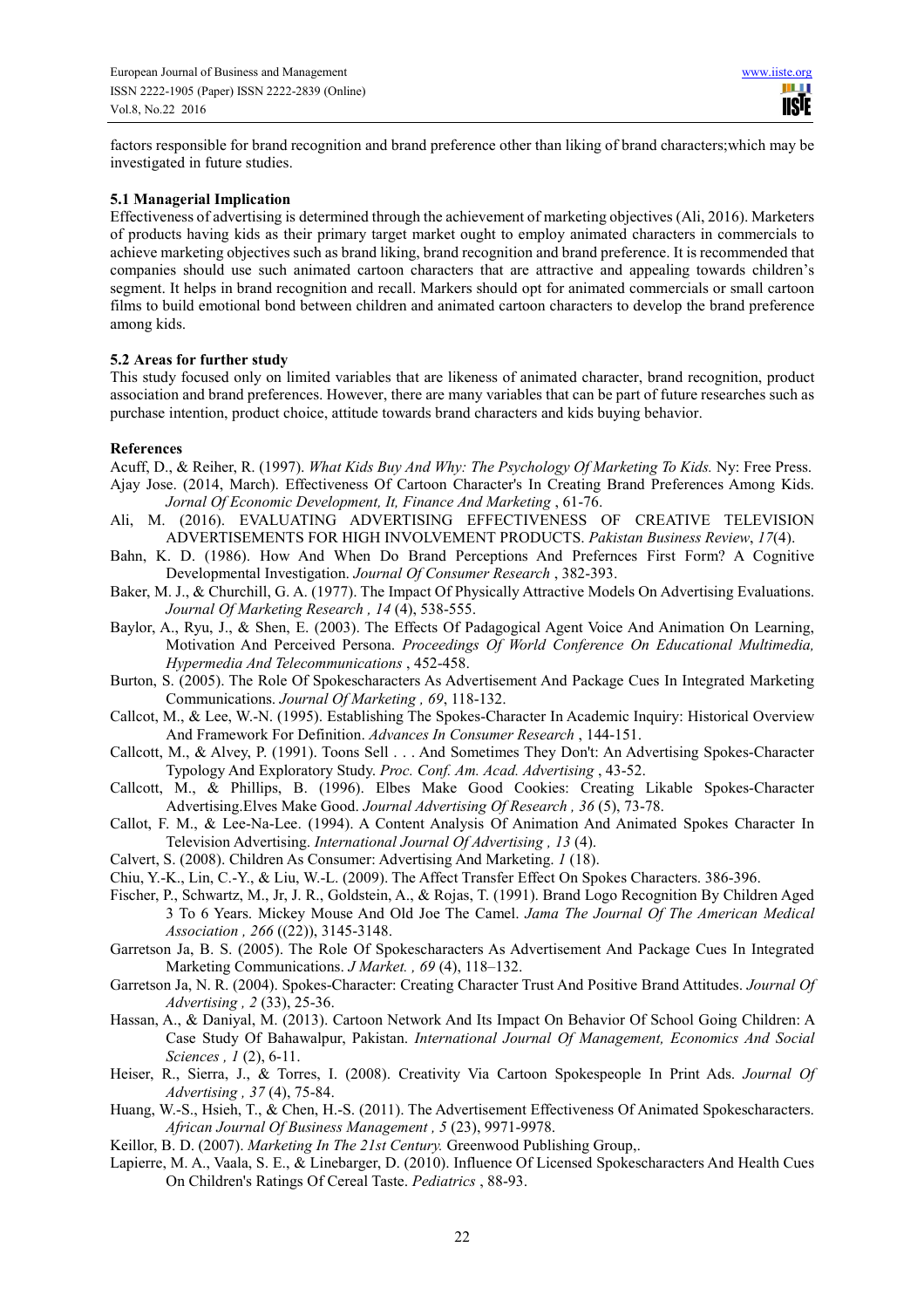Lawrence, D. (2003). The role of characters in kids marketing. *Young Consumers*, *4*(3), 43-48.

- Luo, J. T., McGoldrick, P., Beatty, S., & Keeling, K. A. (2006). On-screen characters: their design and influence on consumer trust. *Journal of Services Marketing*, *20*(2), 112-124.
- Lutz, J. R., Scott, B., Mackenzie, & Belch, G. (2003). Attitude Toward The Ad As A Mediator Of Advertising Effectiveness: Determinants And Consequences. *Advances In Consumer Research* , 532-539.
- Mc, M. (1994). The Effects Of An Advertising Retrieval Cue On Young Children's Memory And Brand Evaluations. *Psychol Mark , 11* (3), 291-311.
- Mcginnis, J. M., Gootman, J. A., & Kraak, V. I. (2006). *Institute Of Medicine, Committee On Food Marketing And The Diets Of Children And Youth.* Washington: National Academies Press.
- Mcneal, J. (1987). *Children As Consumers: Insight And Implications.* Lexington: Lexington Books.
- Mizerki, R. (1995). The Relationship Between Cartoon Trade Character Recognition And Attitudetowards Product Catagory In Young Children. *Jornal Of Marketing , 59* (4), 58-70.
- Neely Sm, S. D. (2002). Using Animated Spokes-Characters In Advertising To Using Animated Spokes-Characters In Advertising To Product Prefernces? *J Advert , 33* (3), 7-3.
- Neley, S., & Schumann, D. (2004). Using Animated Spokes-Characters In Advertising To Young Children. . *J Advert.* , 7–23.
- Phillips, B. J. (1996). Defining Trade Characters And Their Role In American Popular Culture. *Defining Trade Characters And Their Role In American Popular Culture , 29* (4), 143-158.
- Phillips, B. J., & Gyoerick, B. (1999). The cow, the cook, and the Quaker: Fifty years of spokes-character advertising. *Journalism & Mass Communication Quarterly*, *76*(4), 713-728.
- Roberto Ca, B. J. (2010). Influence Of Licensed Characters On Children's Taste And Snack Preferences. *Pediatrics , 126* (1), 88-93.
- Sabrina, M. N., & David, W. S. (2004). Using Animated Spokes-Characters In Advertising To Young Children: Does Increasing Attention To Advertising Necessarily Lead To Product Preference? *Journal Of Advertising , 33* (3), 7-23.
- Schwartz, N. (2003). The Impact Of Animation And Sound Effects On Attention And Memory Process.

Shah, S. B., Khan, S., & Habib, M. N. (2015). Role Of Product Characteristics And Animated Spokes Characteristics On Children Buying Behavior. *City University Research Journal , 5*, 250-266.

- Singer, B. (1983). The Case For Using "Real Paper" In Advertising. 32-37.
- Stout, P. (1990). Use Of Endorsers In Magazine Advertisements. *Journalism Quarterly , 67* (3), 536-546.
- Tanvir, A., & Arif, M. R. (2012). Impact of cartoon endorsement on children impulse buying of food: a parent's perspective. *Interdisciplinary journal of contemporary research in business*, *4*(2), 653.
- Ulger, B. (2009). Packages With Cartoon Trade Characters Versus Advertising: An Empirical Examination Of Preschoolers' Food Prefernces. *Journal Of Food Products Marketing* , 104-117.
- Wilcox, B., Kunkel, D., Cantor, J., Dowrick, P., Linn, S., & Palmer, J. (2004). *Apa Task Force On Advertising And Children.* Washington, Dc: American Psychological Association;.

## **Table I**

**Chi-Square Test (**Character Liking & Character Recognition**)** 

|                              | Value               | df | P Value |
|------------------------------|---------------------|----|---------|
| Pearson Chi-Square           | 55.079 <sup>a</sup> |    | 0.000   |
| Likelihood Ratio             | 48.309              |    | 0.000   |
| Linear-by-Linear Association | 54.913              |    | 0.000   |
| N of Valid Cases             | 330                 |    |         |

#### **Table II**

**Chi-Square Test (**Character Liking & Product Recognition**)** 

|                              | Value   | df | P Value |
|------------------------------|---------|----|---------|
| Pearson Chi-Square           | 17.551ª |    | 0.000   |
| Likelihood Ratio             | 15.271  |    | 0.000   |
| Linear-by-Linear Association | 17497   |    | 0.000   |
| N of Valid Cases             | 330     |    |         |